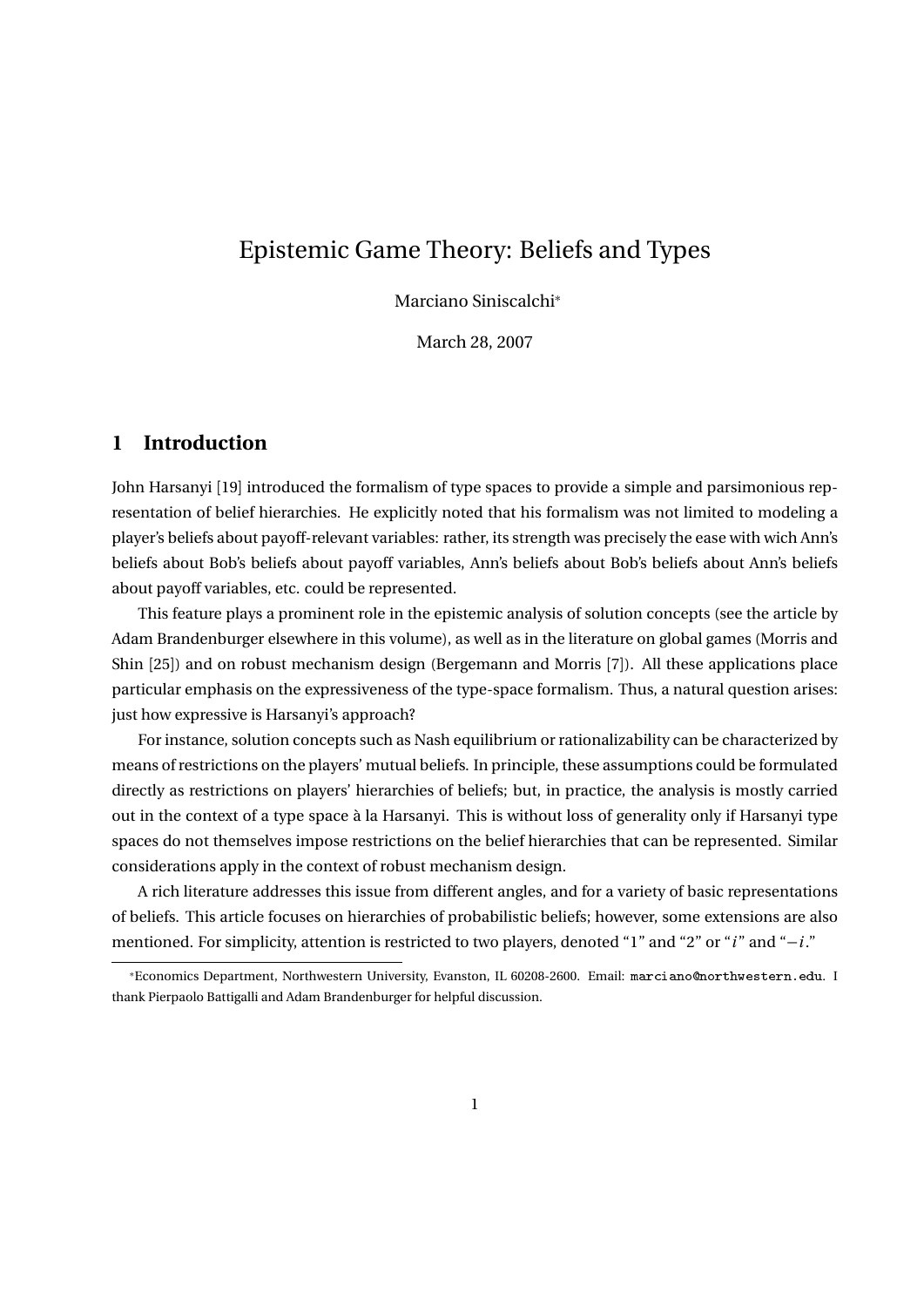#### **2 Probabilistic Type Spaces and Belief Hierarchies**

Begin with some mathematical preliminaries. A topology on a space *X* is deemed Polish if it is separable and completely metrizable; in this case, *X* is itself deemed a Polish space. Examples include finite sets, Euclidean space R*<sup>n</sup>* and closed subsets thereof. A countable product of Polish spaces, endowed with the product topology, is itself Polish. For any topological space *X*, the notation ∆(*X*) indicates the set of Borel probability measures on *X*. If the topology on *X* is Polish, then the weak $*$  topology on  $\Delta(X)$  is also Polish (e.g. Aliprantis and Border [4, Theorem 14.15]). A sequence  $\{\mu^k\}_{k\geq 1}$  in  $\Delta(X)$  converges in the weak<sup>\*</sup> sense to a measure  $\mu \in \Delta(X)$ , written  $\mu^k \stackrel{w^*}{\longrightarrow} \mu$ , if and only if, for every bounded, continuous function  $\psi: X\to \mathbb R$ ,  $\int_X\psi d\mu^k\to \int_X\psi d\mu$ . The weak\* topology on  $\Delta(X)$  is especially meaningful and convenient when *X* is a Polish space: see [4, Chap. 14] for an overview of its properties. Finally, if  $\mu$  is a measure on some product space  $X \times Y$ , the marginal of  $\mu$  on  $X$  is denoted marg  $_X \mu$ .

The basic ingredient of the players' hierarchical beliefs is a description of payoff-relevant or fundamental uncertainty. Fix two sets  $S_1$  and  $S_2$ , hereinafter called the *uncertainty domains*; the intended interpretation is that *S*−*<sup>i</sup>* describes aspects of the strategic situation that Player *i* is uncertain about. For example, in an independent private-values auction, each set *S<sup>i</sup>* could represent bidder *i*'s possible valuations of the object being sold, which is not known to bidder −*i*. In the context of interactive epistemology,  $S_i$  is usually taken to be Player *i*'s strategy space. It is sometimes convenient to let  $S_1 = S_2 \equiv S$ ; in this case, the formalism introduced below enables one to formalize the assumption that each player observes different aspects of the common uncertainty domain *S* (for instance, different signals correlated with the common, unknown value of an object offered for sale).

An  $(S_1, S_2)$ -based type space is a tuple  $\mathcal{T} = (T_i, g_i)_{i=1,2}$  such that, for each  $i = 1, 2, T_i$  is a Polish space and *g <sup>i</sup>* : *T<sup>i</sup>* → ∆(*S*−*<sup>i</sup>* ×*T*−*i*) is continuous. As noted above, type spaces can represent hierarchies of beliefs; it is useful to begin with an example. Let  $S_1 = S_2 = \{a, b\}$  and consider the type space defined in Tab. 1. To interpret, for every  $i = 1, 2$ , the entry in the row corresponding to  $t_i$  and  $(s_{-i}, t_{-i})$  is  $g_i(t_i)(\{(s_{-i}, t_{-i})\})$ . Thus, for instance,  $g_1(t_1)$  ({(*a*, *t*<sup>2</sup>  $\mathcal{L}_2'$ }} $) = 0; g_2(t_2)(\{b\} \times T_1) = 0.5.$ 

|  | $T_1   a, t_2   a, t'_2   b, t_2   b, t'_2  $ |  |  | $T_2   a,t_1 \quad a,t'_1 \quad b,t_1 \quad b,t'_1  $ |  |
|--|-----------------------------------------------|--|--|-------------------------------------------------------|--|
|  | $t_1$   1 0 0 0                               |  |  | $t_2$ 0 0.5 0.5 0                                     |  |
|  | $t'_1$ 0 0.3 0 0.7                            |  |  | $t'_2$ 0 0 0 1                                        |  |

Table 1: A type space

Consider type  $t_1$  of Player 1. She is certain that  $s_2 = a$ ; furthermore, she is certain that Player 2 believes that  $s_1 = a$  and  $s_1 = b$  are equally likely. Taking this one step further, type  $t_1$  is certain that Player 2 assigns probability 0.5 to the event that Player 1 believes that  $s_2 = b$  with probability 0.7.

These intuitive calculations can be formalized as follows. Fix an  $(S_1, S_2)$ -based type space  $\mathcal{T} = (T_i, g_i)_{i=1,2}$ ;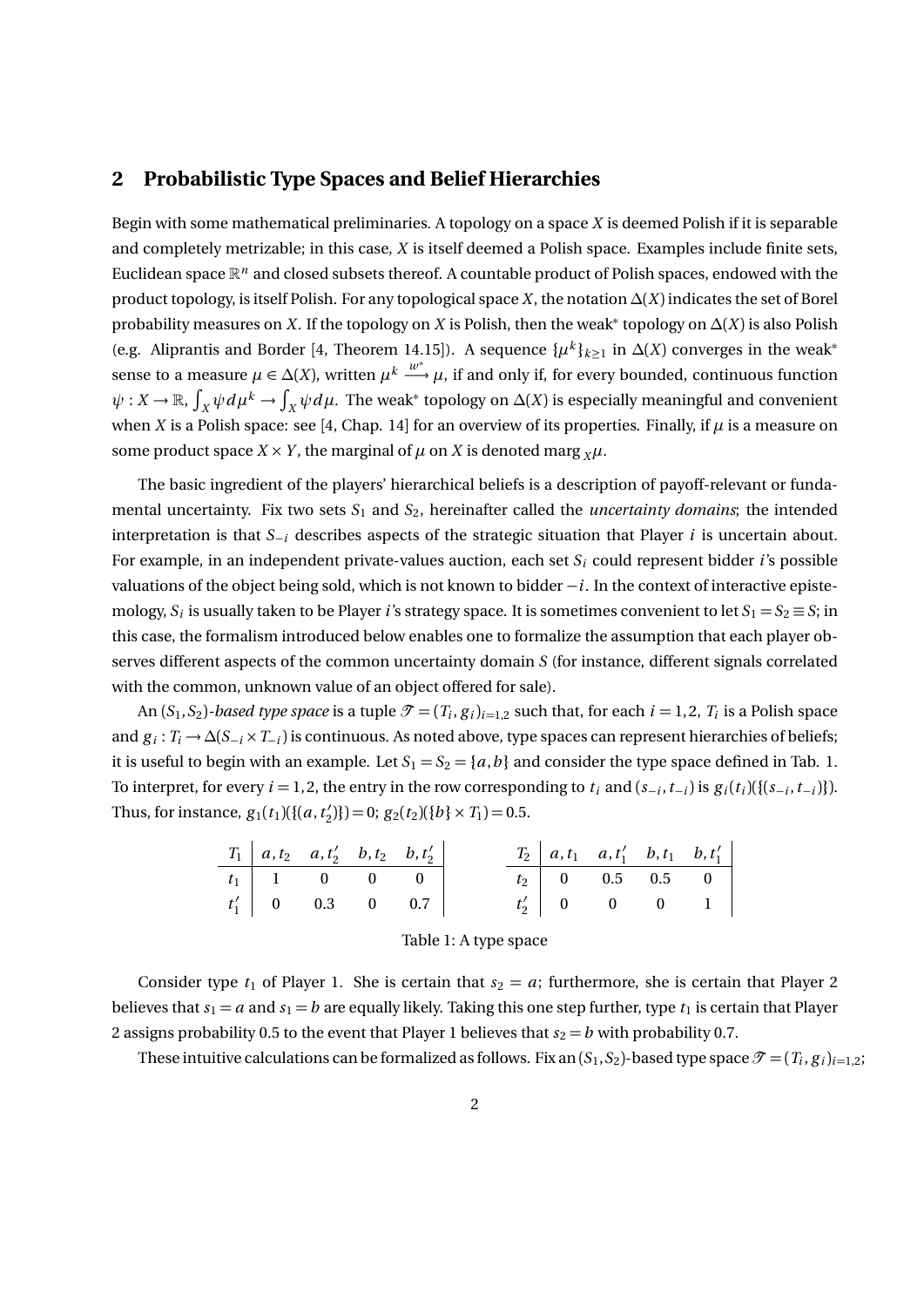for every *i* = 1, 2, define the set  $X_{-i}^0$  and the function  $h_i^1: T_i \to \Delta(X_0^{-i})$  by

$$
X_{-i}^{0} = S_{-i} \text{ and } \forall t_i \in T_i, h_i^{1}(t_i) = \max g_{S_{-i}} g_i(t_i). \tag{1}
$$

Thus,  $h_i^1(t_i)$  represents the *first-order beliefs* of type  $t_i$  in type space  $\mathscr{T}$ —her beliefs about the uncertainty domain  $S_{-i}$ . Note that each  $X_{-i}^0 = S_{-i}$  is Polish. Proceeding inductively, assuming that  $X_{-i}^0, \ldots, X_{-i}^{k-1}$  and  $h_i^1, \ldots, h_i^k$  have been defined up to some  $k > 0$  for  $i = 1, 2$ , and that all sets  $X_{-i}^{\ell}, \ell = 0, \ldots, k - 1$  are Polish, define the set  $X_{-i}^k$  and the functions  $h_i^{k+1}: T_i \to \Delta(X_{-i}^k)$  for  $i = 1, 2$  by

$$
X_{-i}^k = X_{-i}^{k-1} \times \Delta(X_i^{k-1}) \quad \text{and} \quad \forall t_i \in T_i, \ h_i^{k+1}(t_i)(E) = g_i(t_i) \Big( \{ (s_{-i}, t_{-i}) \in S_{-i} \times T_{-i} : (s_{-i}, h_{-i}^k(t_{-i})) \in E \} \Big) \tag{2}
$$

for every Borel subset *E* of  $X_{-i}^k$ . Thus,  $h_1^2(t_1)$  represents the *second-order beliefs* of type  $t_1$ —her beliefs about *both* the uncertainty domain  $S_2 = X_2^0$  and Player 2's beliefs about  $S_1$ , which by definition belong to the set  $\Delta(X_1^0) = \Delta(S_1)$ . Similarly,  $h_i^{k+1}(t_i)$  represents type  $t_i$ 's  $(k+1)$ -th order beliefs.

Observe that type  $t_1$ 's second-order beliefs are defined over  $X_2^0 \times \Delta(X_1^0) = S_2 \times \Delta(S_1)$ , rather than just over  $\Delta(X_1^0) = \Delta(S_1)$ ; a similar statement holds for her  $(k + 1)$ -th order beliefs. This is crucial in many applications. For instance, a typical assumption in the literature on epistemic foundations of solution concepts is that Player 1 believes that Player 2 is rational. Letting *S<sup>i</sup>* be the set of actions or strategies of Player *i* in the game under consideration, this can be modeled by assuming that the support of  $h_1^2(t_1)$ consists of pairs  $(s_2, \mu_1) \in S_2 \times \Delta(S_1)$  wherein  $s_2$  is a best response to  $\mu_1$ . Clearly, such an assumption could not be formalized if  $h_1^2(t_1)$  only conveyed information about type  $t_1$ 's beliefs on Player 2's firstorder beliefs: even though type *t*1's beliefs about the action played by Player 2 could be retrieved from  $h_1^1(t_1)$ , it would be impossible to tell whether each action that type  $t_1$  expects to be played is matched with a belief that rationalizes it.

Note that, since  $X_i^{k-1}$  and  $X_{-i}^{k-1}$  are assumed Polish, so are  $\Delta(X_i^{k-1})$  and  $X_{-i}^k$ . Also, each function  $h_i^k$ is continuous.

Finally, it is convenient to define a function that associates to each type  $t_i \in T_i$  an entire *belief hierarchy*: to do so, define the set  $H_i$  and, for  $i = 1, 2$ , the function  $h_i : T_i \rightarrow H_i$  by

$$
H_i = \prod_{k \ge 0} \Delta(X_{-i}^k) \text{ and } \forall t_i \in T_i, h_i(t_i) = (h_i^1(t_i), \dots, h_i^{k+1}(t_i), \dots).
$$
 (3)

Thus,  $H_i$  is the set of all hierarchies of beliefs; notice that, since each  $X_{-i}^k$  is Polish, so is  $H_i$ .

### **3 Rich Type Spaces**

The preceding construction suggests a rather direct way to ask how expressive Harsanyi's notion of a type space is: can one construct a type space that generates *all* hierarchies in *Hi*?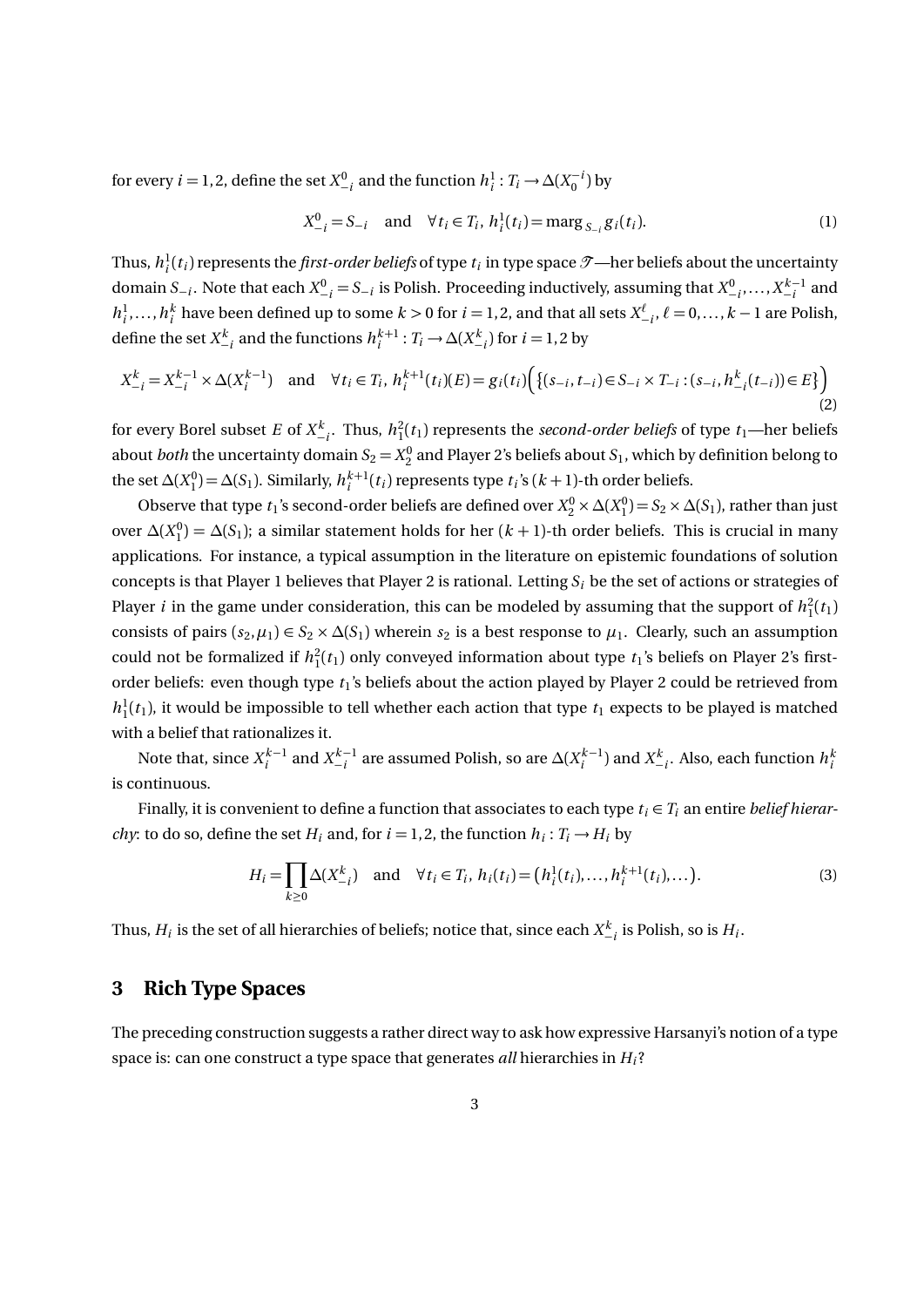A moment's reflection shows that this question must be refined. Fix a type space  $(T_i,g_i)_{i=1,2}$  and a type  $t_i \in T_i$ ; recall that, for reasons described above, the first- and second-order beliefs of type  $t_i$  satisfy  $h_i^1(t_i) \in \Delta(S_{-i})$  and  $h_i^2(t_i) \in \Delta(X_{-i}^0 \times \Delta(X_i^0)) = \Delta(S_{-i} \times \Delta(S_i))$  respectively. This, however, creates the potential for redundancy or even contradiction, because both  $h_i^1(t_i)$  and marg  $_{S_{-i}}h_i^2(t_i)$  can be viewed as "type *t<sup>i</sup>* 's beliefs about *S*−*<sup>i</sup>* ." A similar observation applies to higher-order beliefs. Fortunately, it is easy to verify that, for every type space  $(T_i, g_i)_{i=1,2}$  and type  $t_i \in T_i$ , the following *coherency* condition holds:

$$
\forall k > 1, \quad \text{marg}\,_{X_{-i}^{k-2}} h_i^k(t_i) = h_i^{k-1}(t_i); \tag{4}
$$

to interpret, recall that  $h_i^k(t_i) \in \Delta(X_{-i}^{k-1}) = \Delta(X_{-i}^{k-2} \times \Delta(X_{-i}^{k-2}))$ . Thus, in particular, marg  $s_{-i} h_i^2(t_i) = h_i^1(t_i)$ .

Since  $H_i$  is defined as the set of *all* hierarchies of beliefs for Player  $i$ , some (in fact, "most") of its elements are not coherent. As noted above, no type space can generate incoherent hierarchies; more importantly, coherency can be viewed as an integral part of the interpretation of interactive beliefs. How could an individual simultaneously hold (infinitely) many distinct first-order beliefs? Which of these should be used, say, to verify whether she is rational? This motivates restricting attention to coherent hierarchies, defined as follows:

$$
H_i^c = \left\{ (\mu_i^1, \mu_i^2, \ldots) \in H_i : \forall k > 1, \, \text{marg}_{X_{-i}^{k-2}} \mu_i^k = \mu_i^{k-1} \right\}.
$$
 (5)

Since  $\max_{X_{-i}^{k-2}} : \Delta(X_{-i}^{k-1}) \to \Delta(X_{-i}^{k-2})$  is continuous,  $H_i^c$  is a closed, hence Polish subspace of  $H_i$ .

Brandenburger and Dekel [10, Proposition 1] show that there exist homeomorphisms  $g_i^c : H_i^c \rightarrow$ ∆(*S*−*<sup>i</sup>* ×*H*−*i*): that is, *every coherent hierarchy corresponds to a distinct belief over the uncertainty domain and the hierarchies of the opponent, and conversely*. Furthermore, this homeomorphism is canonical, in the following sense. Note that  $S_{-i} \times H_{-i} = S_{-i} \times \prod_{k \ge 0} \Delta(X_i^k) = X_{-i}^k \times \prod_{\ell > k} \Delta(X_i^{\ell})$ . Then it can be shown that, if  $\mu_i = (\mu_i^1, \mu_i^2, \ldots) \in H_i^c$ , then marg  $_{X_{-i}^k} g_i^c(\mu_i) = \mu_i^{k+1}$ . Intuitively, the marginal belief associated with  $\mu_i$  over the first  $k$  orders of the opponent's beliefs is precisely what it should be, namely  $\mu_i^{k+1}.$  The proof of these results builds upon Kolmogorov's Extension Theorem, as may be suggested by the similarity of the coherency condition in Eq. (5) with the notion of Kolmogorov consistency: cf. e.g. [4, Theorem 14.26].

This result does not quite imply that all coherent hierarchies can be generated in a suitable type space; however, it suggests a way to obtain this result. Notice that the belief on *S*−*<sup>i</sup>* × *H*−*<sup>i</sup>* associated by the homeomorphism  $g_i^c$  to a coherent hierarchy  $\mu_i$  may include *in*coherent hierarchies  $v_{-i} \in H_{-i} \setminus H_{-i}^c$  in its support. This can be interpreted in the following terms: if Player*i*'s hierarchical beliefs are given by *µ<sup>i</sup>* , then she is coherent, but she is not certain that her opponent is. On the other hand, consider a type space  $(T_i, g_i)_{i=1,2}$ ; as noted above, for every player *i*, each type  $t_i \in T_i$  generates a coherent hierarchy  $h_i(t_i) \in T_i$  $H_i^c$ . So, for instance, if  $(s_1, t_1)$  is in the support of  $g_2(t_2)$ , then  $t_1$  also generates a coherent hierarchy. Thus, not only is type  $t_2$  of Player 2 coherent: he is also certain (believes with probability one) that Player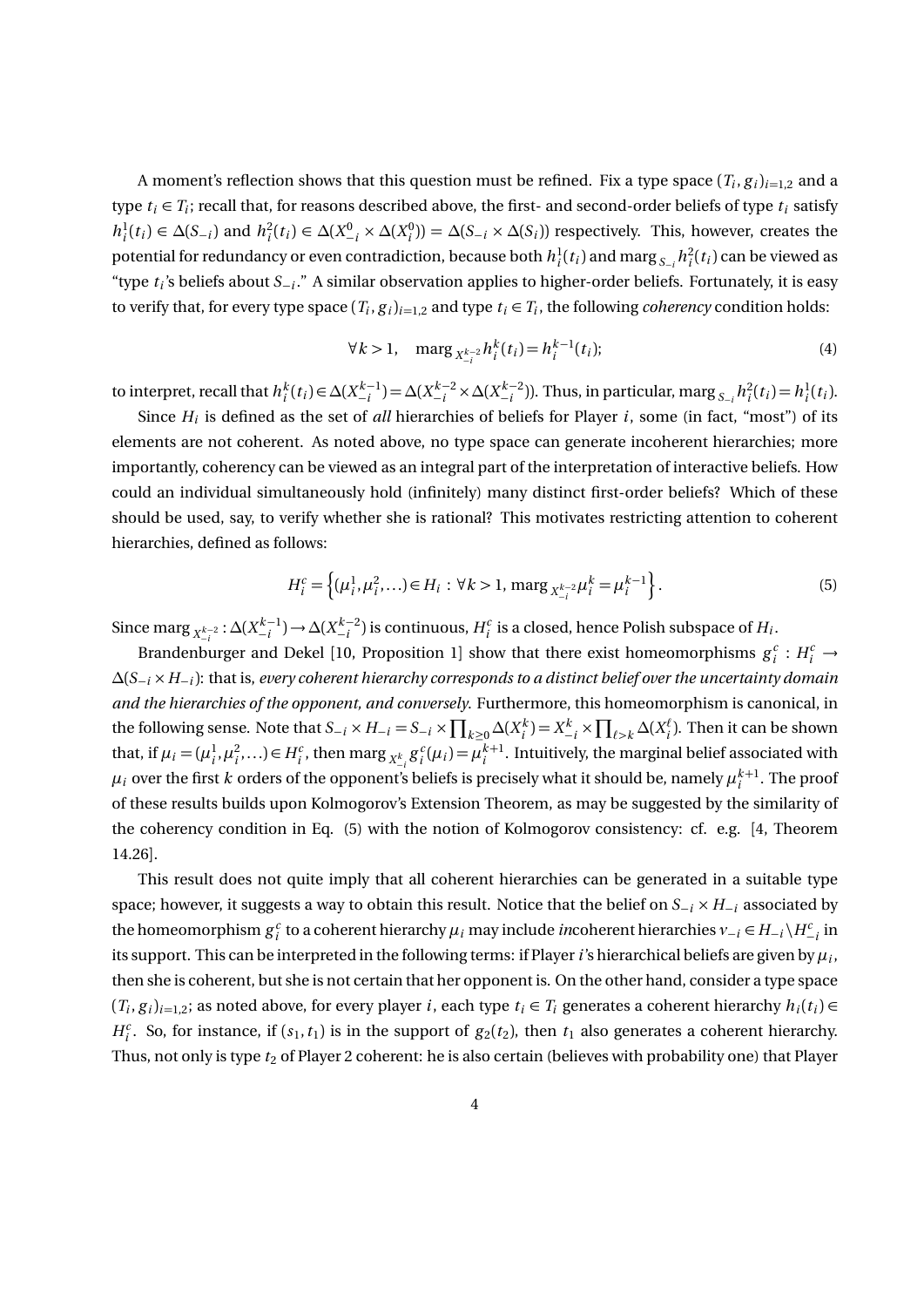1 is coherent. Iterating this argument suggests that *hierarchies of beliefs generated by type spaces display common certainty of coherency*.

Motivated by these considerations, let

$$
H_i^0 = H_i^c \text{ and } \forall k > 0, H_i^k = {\mu_i \in H_i^{k-1} : g_i^c(\mu_i)(S_{-i} \times H_{-i}^{k-1}) = 1}.
$$
 (6)

Thus,  $H_i^0$  is the set of coherent hierarchies for Player *i*;  $H_i^1$  is the set of hierarchies that are coherent and correspond to beliefs that display certainty of the opponent's coherency; and so on. Finally, let  $H_i^* = \bigcap_{k \geq 0} H_i^k$ . Each element of  $H_i^*$  $\stackrel{*}{_i}$  is intuitively consistent with coherency and common certainty of coherency.

Brandenburger and Dekel [10, Proposition 2] show that the restriction  $g_i^*$ <sup>\*</sup><sub>*i*</sub> of  $g_i^c$  to  $H_i^*$  $i<sub>i</sub>$  is a homeomorphism between *H* ∗  $\sum_{i=1}^{n}$  and  $\Delta(S_{-i} \times H_{-i}^*)$ ; furthermore, it is canonical in the sense described above. This implies that the tuple  $(H_i^*)$ *i* , *g* ∗ *i* )*i*=1,2 is a type space in its own right—the (*S*1,*S*2)-based *universal type space*.

The existence of a universal type space fully addresses the issue of richness. Since the homeomorphism *g* ∗  $_i^\ast$  is canonical, it is easy to see that the hierarchy generated as per Eqs. (1) and (2) by any "type"  $t_i = (\mu^1, \mu^2, \ldots) \in H_i^*$  $i_i^*$  in the universal type space ( $H_i^*$ *i* , *g* ∗  $\binom{k}{i}$ <sub>*i*=1,2</sub> is *t<sub>i</sub>* itself; thus, since  $H_i^*$ *i consists* of all hierarchies that are coherent and display common certainty of consistency, the universal type space also *generates* all such hierarchies.

The type space  $(H_i^*)$ *i* , *g* ∗  $\hspace{0.1cm}^*_i)_{i=1,2}$  is rich in two additional, related senses. First, as may be expected, every belief hierarchy for Player *i* generated by an arbitrary type space is an element of *H* ∗  $i$ <sup>\*</sup>; this implies that every type space  $(T_i, g_i)_{i=1,2}$  can be uniquely embedded in  $(H_i^*)$ *i* , *g* ∗  $\binom{*}{i}$ <sub>*i*=1,2</sub> as a "belief-closed" subset: see Battigalli and Siniscalchi [5, Proposition 3.8]. Call a type space *terminal* if, like (*H* ∗ *i* , *g* ∗  $j^*_{i=1,2}$ , it embeds all other type spaces as belief-closed subsets.

Second, since each function  $g_i^*$  $_i^\ast$  is a homeomorphism, in particular it is a surjection (i.e. onto). Call a type space  $(T_i, g_i)_{i=1,2}$  *complete* if every map  $g_i$  is onto. (This should not be confused with the topological notion of completeness). Thus, the universal type space  $(H_i^{\dagger})$ *i* , *g* ∗  $j^*_{i}|_{i=1,2}$  is complete. It is often the case that, when a universal type space is employed in the epistemic analysis of solution concepts, the objective is precisely to exploit its completeness. Furthermore, for certain representations of beliefs, it is not known whether universal type spaces can be constructed; however, the existence of complete type spaces can be established, and is sufficient for the purposes of epistemic analysis. The next Section provides examples.

## **4 Alternative Constructions and Extensions**

The preceding discussion adopts the approach proposed by Brandenburger and Dekel [10], which has the virtue of relying on familiar ideas from the theory of stochastic processes. However, the first con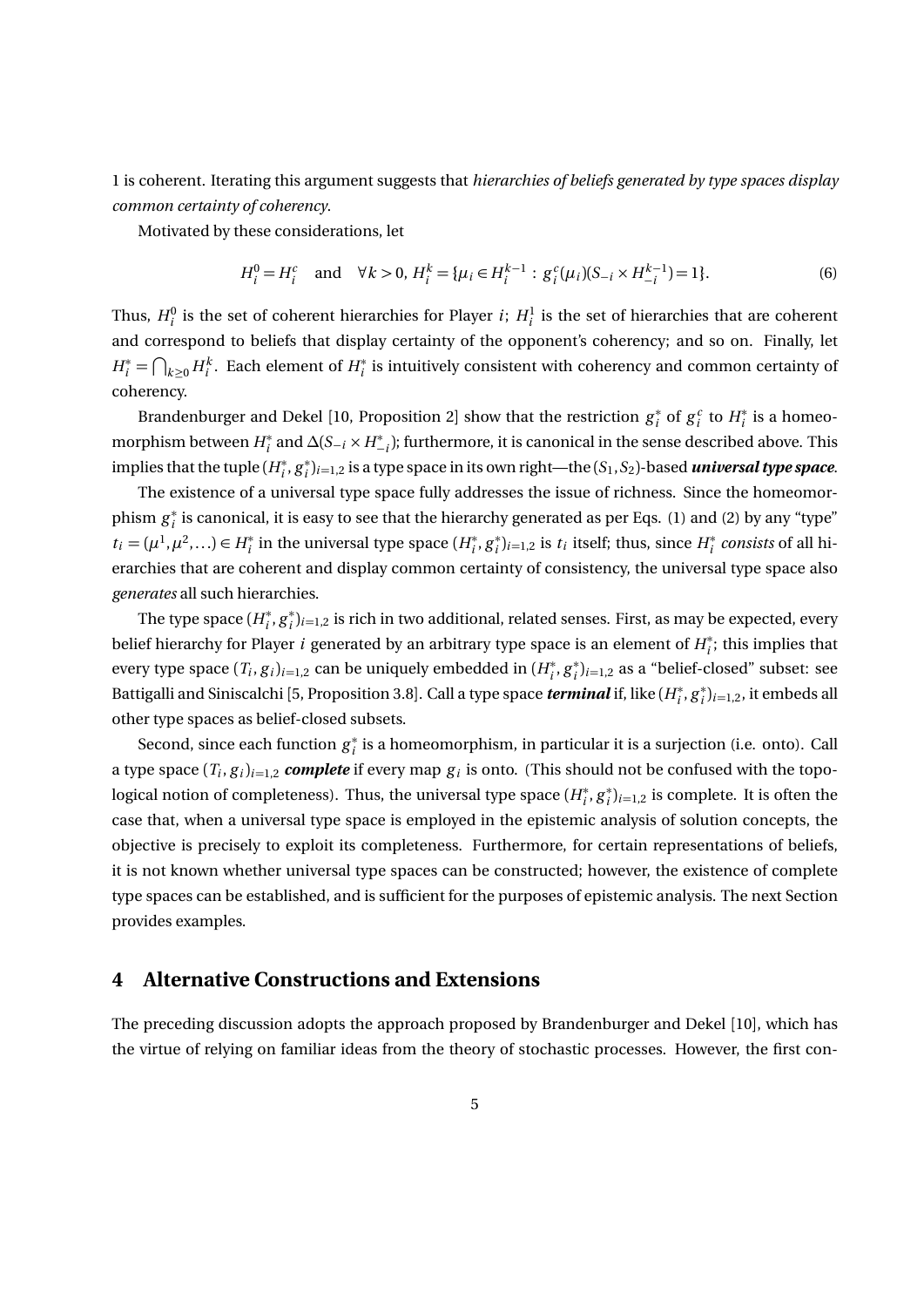structions of universal type spaces consisting of hierarchies of beliefs are due to Armbruster and Böge [2], Böge and Eisele [9] and Mertens and Zamir [24].

From a technical point of view, Mertens and Zamir [24] assume that the state space *S* is compact Hausdorff and beliefs are regular probability measures. Heifetz and Samet [21] instead drop topological assumptions altogether: in their approach, both the underlying set of states and the sets of types of each player are modeled as measurable spaces. They show that a terminal type space can be explicitly constructed in this environment.

In all the contributions mentioned so far, beliefs are modeled as countably additive probabilities. The literature has also examined other representations of beliefs, broadly defined.

A *partitional structure* (Aumann [3]) is a tuple (Ω,(*σ<sup>i</sup>* ,*Pi*)*i*=1,2), where Ω is a (typically finite) space of "possible worlds," every  $\sigma_i : \Omega \to S_i$  indicates the realization of the basic uncertainty corresponding to each element of  $\Omega$ , and every  $P_i$  is a partition of  $\Omega$ . The interpretation is that, at any world  $\omega \in \Omega$ , Player *i* is only informed that the true world lies in the cell of the partition  $P_i$  containing  $\omega$ , denoted  $P_i(\omega)$ . The *knowledge operator* for Player *i* can then be defined as

$$
\forall E \subset \Omega, \quad K_i(E) = \{\omega \in \Omega : P_i(\omega) \subseteq E\}.
$$

Notice that no probabilistic information is provided in this environment (although it can be easily added).

Heifetz and Samet [20] show that a terminal partitional structure does not exist. This result was extended to more general "possibility" structures by Meier [23]. Brandenburger and Keisler [12] establish related non-existence results for complete structures. However, recent contributions show that topological assumptions, which play a key role in the constructions of Mertens and Zamir [24] and Brandenburger and Dekel [10], can also deliver existence results in non-probabilistic settings. For instance, Mariotti, Meier and Piccione [22] construct a structure that is universal, complete and terminal for possibility structures.

Other authors investigate richer probabilistic representations of beliefs. Battigalli and Siniscalchi [5] construct a universal, terminal, and complete type space for *conditional probability system*, or collections of probability measures indexed by relevant conditioning events (such as histories in an extensive game) and related by a version of Bayes' Rule. This type space is used in [6] to provide an epistemic analysis of forward induction. Brandenburger, Friedenberg and Keisler [11] construct a complete type space for *lexicographic sequences*, which may be thought of as an extension of lexicographic probability systems (Blume, Brandenburger and Dekel [8]) for infinite domains. They then use it to provide an epistemic characterization of iterated admissibility.

Non-probabilistic representations of beliefs that reflect a concern for ambiguity (Ellsberg [14]) have also been considered. Heifetz and Samet [21] observe that their measure-theoretic construction extends to beliefs represented by continuous *capacities*, i.e. non-additive set functions that preserve monotonic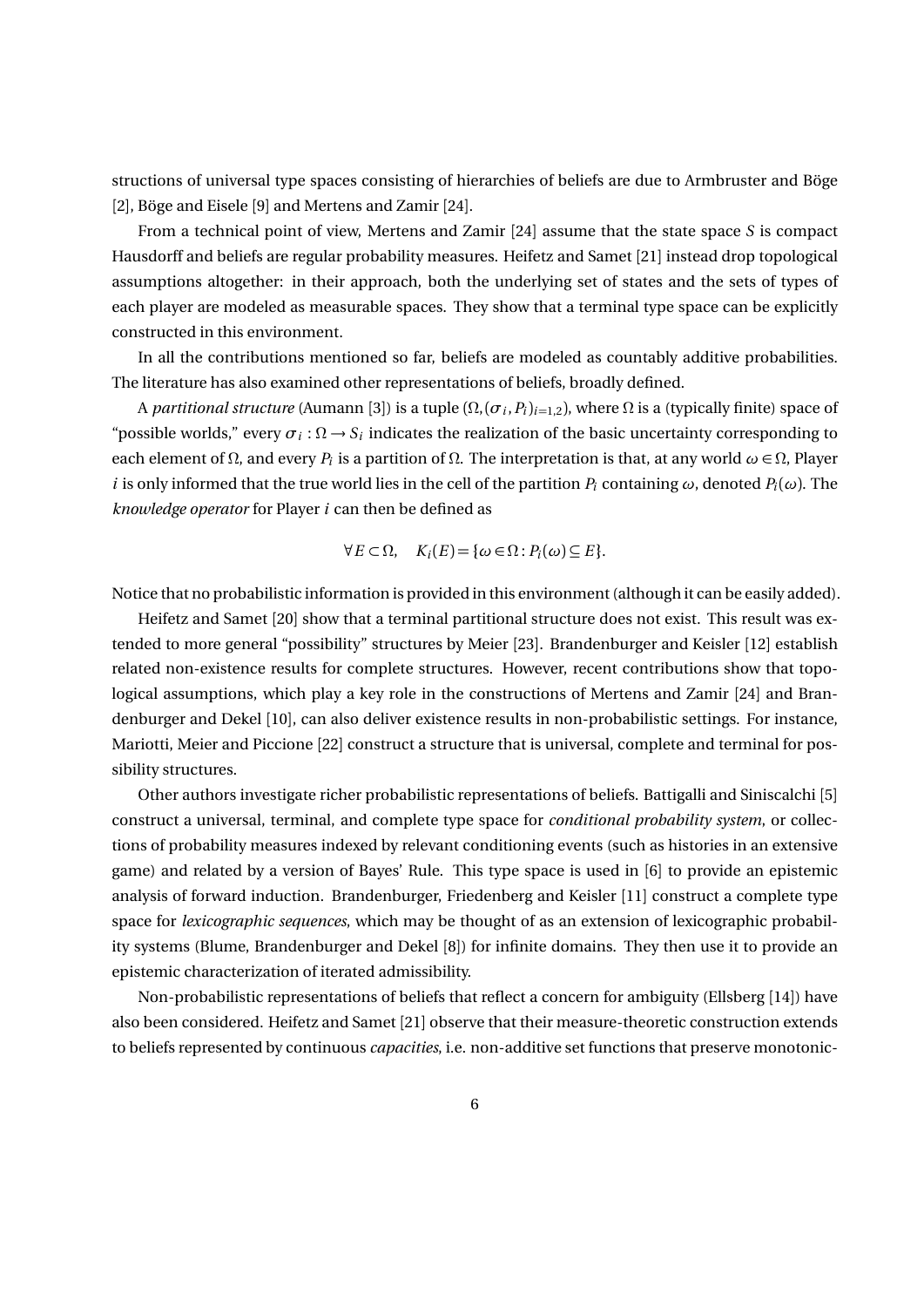ity with respect to set inclusion. Motivated by the multiple-priors model of Gilboa and Schmeidler [17], Ahn [1] constructs a universal type space for sets of probabilities.

Epstein and Wang [15] approach the richness issue taking *preferences*, rather than beliefs, as primitive objects. In their setting, an *S*-based type space is a tuple  $(T_i, g_i)_{i=1,2}$ , where, for every type  $t_i$ ,  $g_i(t_i)$  is a suitably regular preference over *acts* defined on the set *S* ×*T*−*<sup>i</sup>* . The analysis in the preceding section can be viewed as a special case of [15], where preferences conform to expected-utility theory. Epstein and Wang construct a universal type space in this framework; see also Di Tillio [13].

Finally, constructions analogous to that of a universal type space appear in other, unrelated contexts. For instance, Epstein and Zin [16] develop a class of recursive preferences over infinite-horizon temporal lotteries; to construct the domain of such preferences, they employ arguments related to Mertens and Zamir's. Gul and Pesendorfer [18] employ analogous techniques to analyze self-control preferences over infinite-horizon consumption problems.

#### **References**

- [1] Ahn. D. (2006): "Hierarchies of Ambiguous Beliefs," *Journal of Economic Theory*, forthcoming.
- [2] Armbruster, W., and W. Boge (1979): "Bayesian Game Theory," in O. Moeschlin and D. Pallaschke (eds.), *Game Theory and Related Topics*, North-Holland, Amsterdam.
- [3] Aumann, R. (1976): "Agreeing to Disagree," *Annals of Statistics* 4, 1236-1239.
- [4] Aliprantis, C and K. Border (1999): *Infinite Dimensional Analysis*, 2nd. ed., Springer Verlag, Berlin.
- [5] Battigalli, P. and M. Siniscalchi (1999): "Hierarchies of Conditional Beliefs and Interactive Epistemology in Dynamic Games," *Journal of Economic Theory*, 88, 188-230.
- [6] Battigalli, P. and M. Siniscalchi (2002):"Strong belief and forward induction reasoning," *Journal of Economic Theory* 106, 356-391.
- [7] Bergemann, D. and S Morris (2005): "Robust Mechanism Design," *Econometrica* 73, 1521-1534.
- [8] Blume, L., A. Brandenburger, and E. Dekel (1991): "Lexicographic probabilities and choice under uncertainty," *Econometrica* 59, 61-79.
- [9] Boge, W., and T. Eisele (1979): "On Solutions of Bayesian Games," *International Journal of Game Theory*, 8, 193-215.
- [10] Brandenburger, A. and E. Dekel (1993): "Hierarchies of Beliefs and Common Knowledge,"*Journal of Economic Theory* 59, 189-198.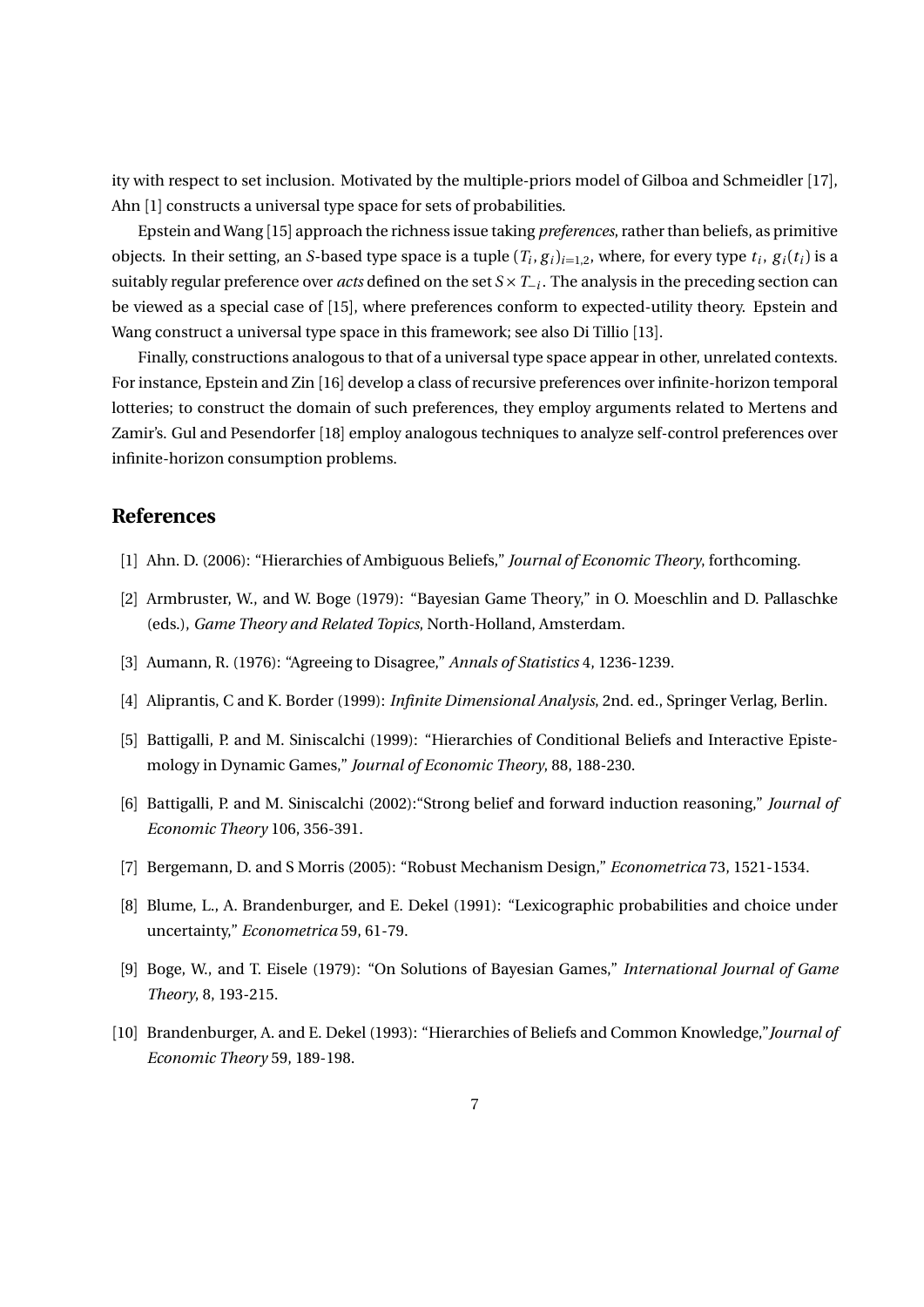- [11] Brandenburger, A., A. Friedenberg, and H.J. Keisler, "Admissibility in Games," mimeo, http://www.stern.nyu.edu/∼abranden.
- [12] Brandenburger, A. and J. Keisler (2006): "An Impossibility Theorem on Beliefs in Games," *Studia Logica* 84, 211-240.
- [13] Di Tillio, A. (2006): "Subjective Expected Utility in Games," IGIER Working Paper # 311, Università Bocconi.
- [14] Ellsberg, D. (1961): "Risk, ambiguity, and the Savage axioms, " *Quarterly Journal of Economics* 75, 643-669.
- [15] Epstein, L., and T. Wang (1996): "Beliefs about Beliefs Without Probabilities," *Econometrica* 64, 1343-1373.
- [16] Epstein, L. and S. Zin (1989): "Substitution, risk aversion, and the temporal behavior of consumption and asset returns: a theoretical framework," *Econometrica* 57, pp. 937-969.
- [17] Gilboa, I. and D. Schmeidler (1989): "Maxmin-Expected Utility with a non-unique prior," *Journal of Mathematical Economics* 18, 141-153.
- [18] Gul, F. and W. Pesendorfer (2004): "Self-Control and the Theory of Consumption," *Econometrica* 72, 119-158.
- [19] Harsanyi, J. (1967-68): "Games of Incomplete Information Played by Bayesian Players. Parts I, II, III," *Management Science* 14, 159-182, 320-334, 486-502.
- [20] Heifetz, A., and D. Samet (1998): "Knowledge Spaces with Arbitrarily High Rank," *Games and Economic Behavior* 22, 260-273.
- [21] Heifetz, A., and D. Samet (1998): "Topology-free Typology of Beliefs," *Journal of Economic Theory* 82, 324-381.
- [22] Mariotti, T., M. Meier and M. Piccione (2005): "Hierarchies of Beliefs for Compact Possibility Models," *Journal of Mathematical Economics* 41, 303-324.
- [23] Meier, M. (2005): "On the Nonexistence of Universal Information Structures," *Journal of Economic Theory* 122, 132-139.
- [24] Mertens, J.F. and S. Zamir (1985): "Formulation of Bayesian Analysis for Games with Incomplete Information," *International Journal of Game Theory* 14, 1-29.